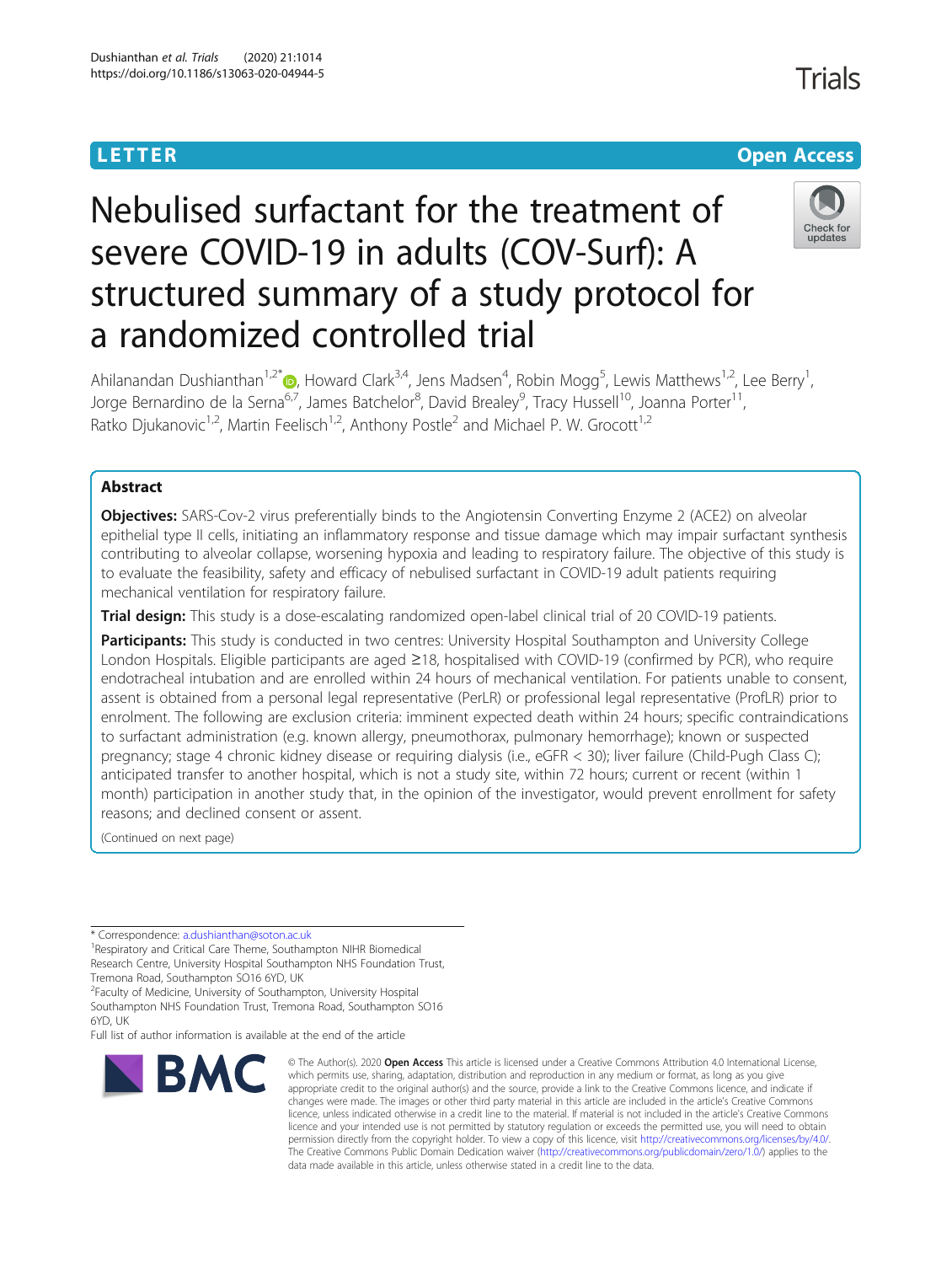#### (Continued from previous page)

Intervention and comparator: Intervention: The study is based on an investigational drug/device combination product. The surfactant product is Bovactant (Alveofact®), a natural animal derived (bovine) lung surfactant formulated as a lyophilized powder in 108 mg vials and reconstituted to 45 mg/mL in buffer supplied in a prefilled syringe. It is isolated by lung lavage and, by weight, is a mixture of: phospholipid (75% phosphatidylcholine, 13% phosphatidylglycerol, 3% phosphatidylethanolamine, 1% phosphatidylinositol and 1% sphingomyelin), 5% cholesterol, 1% lipid-soluble surfactant-associated proteins (SP-B and SP-C), very low levels of free fatty acid, lysophosphatidylcholine, water and 0.3% calcium. The Drug Delivery Device is the AeroFact-COVID™ nebulizer, an investigational device based on the Aerogen® Solo vibrating mesh nebulizer. The timing and escalation dosing plans for the surfactant are as follows. Cohort 1: Three patients will receive 10 vials (1080 mg) each of surfactant at dosing times of 0 hours, 8 hours and 24 hours. 2 controls with no placebo intervention. Cohort 2: Three patients will receive 10 vials (1080 mg) of surfactant at dosing times of 0 hours and 8 hours, and 30 vials (3240 mg) at a dosing time of 24 hours. 2 controls with no placebo intervention. Cohort 3: Three patients will receive 10 vials (1080 mg) of surfactant at a dosing time of 0 hours, and 30 vials (3240 mg) at dosing times of 8 hours and 24 hours. 2 controls with no placebo intervention. Cohort 4: Three patients will receive 30 (3240 mg) vials each of surfactant at dosing times of 0 hours, 8 hours and 24 hours. 2 controls. 2 controls with no placebo intervention. The trial steering committee, advised by the data monitoring committee, will review trial progression and dose escalation/maintenance/reduction after each cohort is completed (48-hour primary outcome timepoint reached) based on available feasibility, adverse event, safety and efficacy data. The trial will not be discontinued on the basis of lack of efficacy. The trial may be stopped early on the basis of safety or feasibility concerns. Comparator: No placebo intervention. All participants will receive usual standard of care in accordance with the local policies for mechanically ventilated patients and all other treatments will be left to the discretion of the attending physician. **Main outcomes:** The co-primary outcome is the improvement in oxygenation (PaO<sub>2</sub>/FiO<sub>2</sub> ratio) and pulmonary ventilation (Ventilation Index (VI), where VI = [RR x (PIP – PEEP)  $\times$  PaCO<sub>2</sub>]/1000) at 48 hours after study initiation. The secondary outcomes include frequency and severity of adverse events (AEs), Adverse Device Effects (ADEs), Serious Adverse Events (SAEs) and Serious Adverse Device Events (SADEs), change in pulmonary compliance, change in positive end-expiratory pressure (PEEP) requirement of ventilatory support at 24 and 48 hours after study initiation, clinical improvement defined by time to one improvement point on the ordinal scale described in the WHO master protocol (2020) recorded while hospitalised, days of mechanical ventilation, mechanical ventilator free days (VFD) at day 21, length of intensive care unit stay, number of days hospitalised and mortality at day 28. Exploratory end points will include quantification of SARS-CoV-2 viral load from tracheal aspirates using PCR, surfactant dynamics (synthesis and turnover) and function (surface tension reduction) from deep tracheal aspirate samples (DTAS), surfactant phospholipid concentrations in plasma and DTAS, inflammatory markers (cellular and cytokine) in plasma and DTAS, and blood oxidative stress markers. Randomisation: After informed assent, patients fulfilling inclusion criteria will be randomised to 3:2 for the

treatment and control arms using an internet-based block randomization service (ALEA tool for clinical trials, FormsVision BV) in combination with electronic data collection. Randomisation will be done by the recruiting centre with a unique subject identifier specific to that centre.

**Blinding (masking):** This is an open-labelled unblinded study.

Numbers to be randomised (sample size): The total sample size is 20 COVID-19 mechanically ventilated patients (12 intervention; 8 control).

**Trial Status:** Current protocol version is V2 dated 5<sup>th</sup> of June 2020. The recruitment is currently ongoing and started on the  $14<sup>th</sup>$  of October 2020. The anticipated study completion date is November 2021.

Trial registration: ClinicalTrials.gov: [NCT04362059](https://clinicaltrials.gov/ct2/show/NCT04362059) (Registered 24 April 2020), EUDAMED number: CIV-GB-20-06- 033328, EudraCT number: [2020-001886-35](https://ec.europa.eu/health/md_eudamed/overview_en) (Registered 11 May 2020)

(Continued on next page)